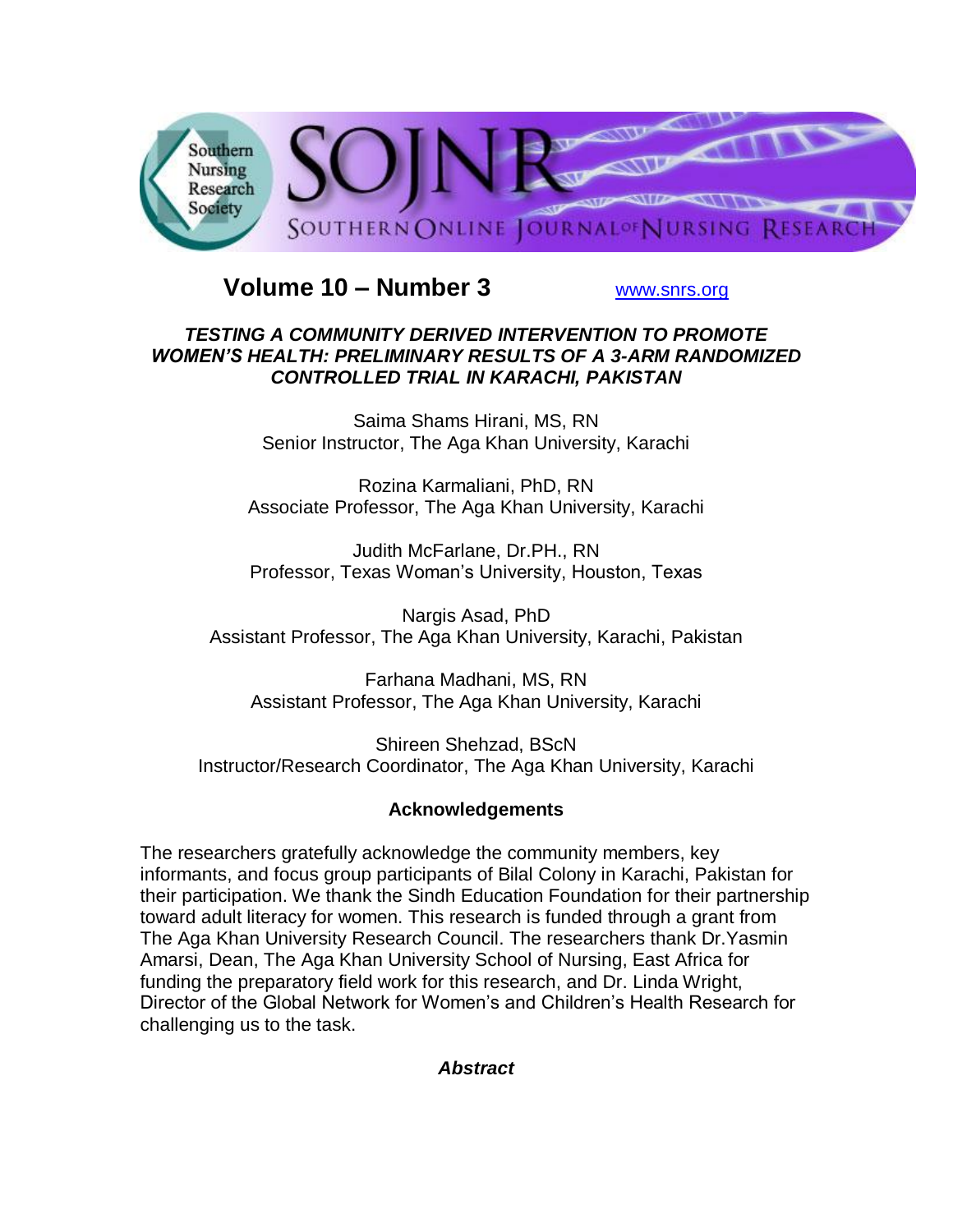Depression and domestic abuse are serious problems for women throughout the world. There is some evidence that skills in economic independence may empower women in developing countries. There is a need to determine if such skill-building may help women to improve mental health and decrease victimization by domestic violence. A 3-arm randomized controlled trial tested the differential effectiveness of an 8-week community-derived intervention of Economic Skill Building (ESB), developed through community based participatory methods, and an empirically tested 8- week counseling model. Cluster random assignment was used to assign urban economically disadvantaged women in Pakistan to ESB, counseling, and control groups. Outcome measures included depression, measured by the Beck II, self-reports of abuse, self efficacy as measured on the General Self-Efficacy Scale, and self-reported employment status. Twenty four women completed signed informed consent and completed outcome measures. Women in ESB (n=9) reported statistically significantly higher (p<.05) self efficacy scores, as compared to counseling (n=7) and control group women (n=8) and more employment. Depression and abuse was also lowest among women who received the ESB intervention, though differences were not statistically significant. The results indicate ESB is a potentially effective intervention to improve mental health and decrease violence among urban poor women.

**Keywords:** women, mental health, randomized controlled trial, community-based intervention, economic skill building

## *TESTING A COMMUNITY DERIVED INTERVENTION TO PROMOTE WOMEN'S HEALTH: PRELIMINARY RESULTS OF A 3-ARM RANDOMIZED CONTROLLED TRIAL IN KARACHI, PAKISTAN*

### **Background and Purpose**

The World Health Organization's proposition of "No health without mental health" has recognized mental health as a significant component of overall health[.](http://snrs.org/publications/SOJNR_articles2/n)**<sup>1</sup>** The epidemic burden of mental illness is drawing the attention of health care providers worldwide for evidence-based interventions to promote mental health. The global health burden of mental disorders is enormous with women twice as likely to experience depression as men.**[2](http://snrs.org/publications/SOJNR_articles2/n)** Depression is the most frequently encountered women's mental health problem, and ranks as the most important women's health problem worldwide.<sup>3.4</sup> Statistics from Pakistan confirm the presence of depression among Pakistani women and indicate the need for effective interventions to reduce the incidence and prevalence.**[5-7](http://snrs.org/publications/SOJNR_articles2/n)**

Depression and partner violence coexist for many women.**[8-11](http://snrs.org/publications/SOJNR_articles2/n)** Depression and partner violence not only affect women but also have negative intra-generational effects. Children of depressed mothers have been observed with a variety of developmental, behavioral, and mental health problems when compared with children whose mothers are not depressed.**[12,13](http://snrs.org/publications/SOJNR_articles2/n)** Similarly, children who witness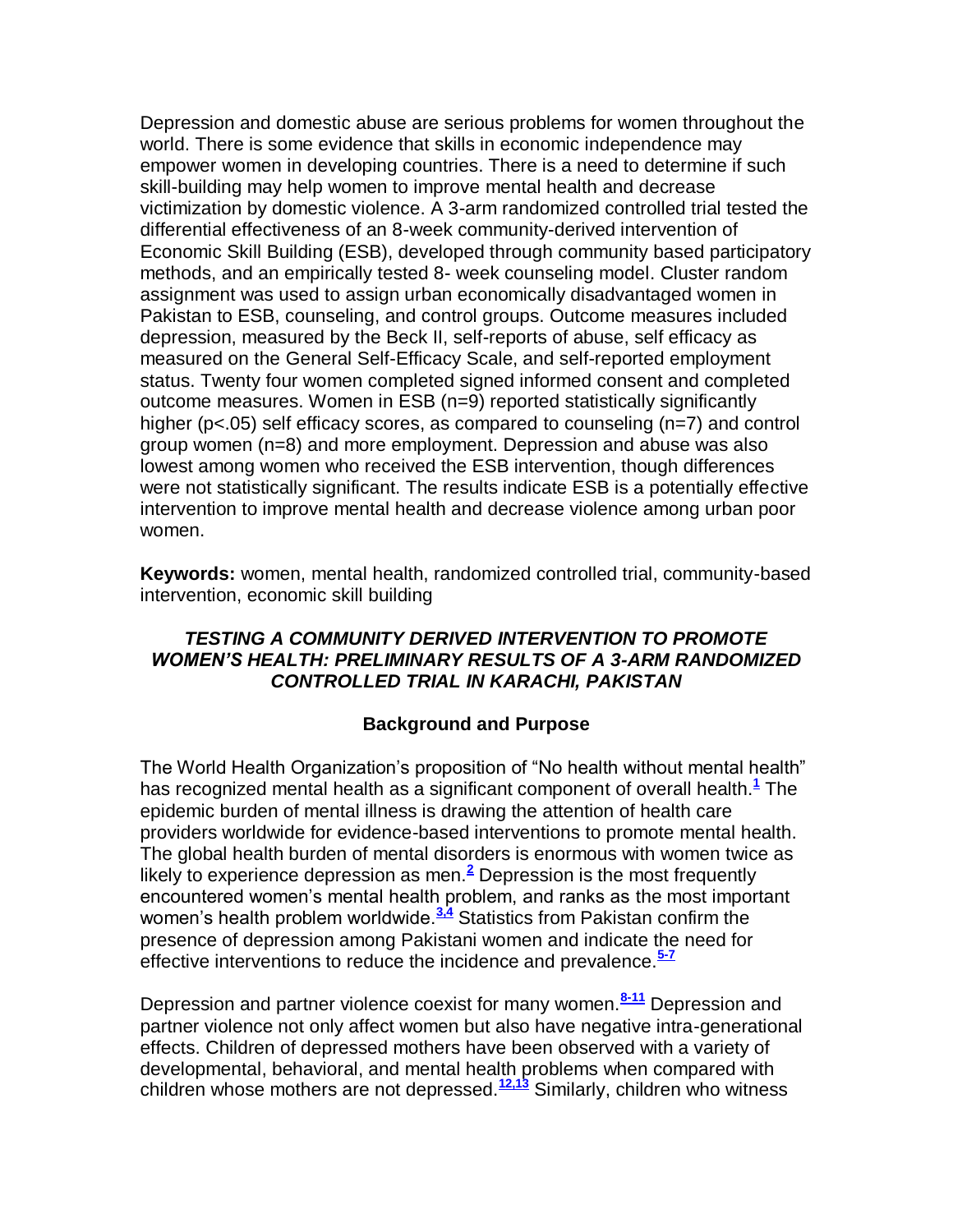partner violence or whose mothers are victimized by violence have major problems with social skills, learning, depression, and aggression.**[14,15](http://snrs.org/publications/SOJNR_articles2/n)**

A strong inverse relationship also exists between social position and mental health outcomes. Adverse health outcomes are two to two and one-half times higher among persons in the most disadvantaged social position compared to persons in the highest social strata.**[16](http://snrs.org/publications/SOJNR_articles2/n)** The link between mental health and low income among urban women in developing countries is well documented.**[17,18](http://snrs.org/publications/SOJNR_articles2/n)** Further, women from low socioeconomic strata, who have little or no formal education depend almost exclusively on their male family members. This financial dependence is frequently associated with helplessness, fear and insecurity, and position the women at more vulnerable for poor mental health. Several reports from the United Nations, World Health Organization, and World Bank note that worldwide 70% of women live in poverty and earn only 10% of the world's total income.**[19](http://snrs.org/publications/SOJNR_articles2/n)** The Millennium Development Goals (MDGs) set for 2015 clearly connect women's empowerment with the achievement of global health for all. The key to women's autonomy is considered education and employment.**[20](http://snrs.org/publications/SOJNR_articles2/n)**

The most recent world health report, *Make Every Mother and Child Count,*  stresses an urgent need for community outreach programs that deal effectively with the changing spectrum of problems that determine health.**[21](http://snrs.org/publications/SOJNR_articles2/n)** To derive community-based programs for better health, community-based participatory research (CBPR) is posited as a collaborative approach effective to enhance community empowerment.**[22](http://snrs.org/publications/SOJNR_articles2/n)** The process of CBPR actively engages community residents, utilizes their understanding of health problems to bring a sustainable social change to positively impacting the health problems.**[23](http://snrs.org/publications/SOJNR_articles2/n)** Despite the many advantages of CBPR we identified no prior research that applied CBPR to address MDGs, especially the empowerment of women for better mental health and improved child functioning in Pakistan.

The purpose of this research is to provide an evidence based intervention to address the primary health problems confronting women in Pakistan and worldwide: depression and violence. Specifically, we tested the differential effectiveness of a community-derived intervention of Economic Skill Building (ESB), developed through community based participatory methods**[24,25](http://snrs.org/publications/SOJNR_articles2/n)** against an evidence-based empirically tested counseling model.**[26](http://snrs.org/publications/SOJNR_articles2/n)**

### **Null Hypothesis**

The null hypothesis for the study was, "There is no difference in the level of depression, domestic violence, self-efficacy, and employment among women in adult literacy programs who receive a Community Health Worker (CHW) delivered 8-week counseling program compared to women who receive a CHW delivered 8-week economic skill building program, compared to women who do not receive an intervention."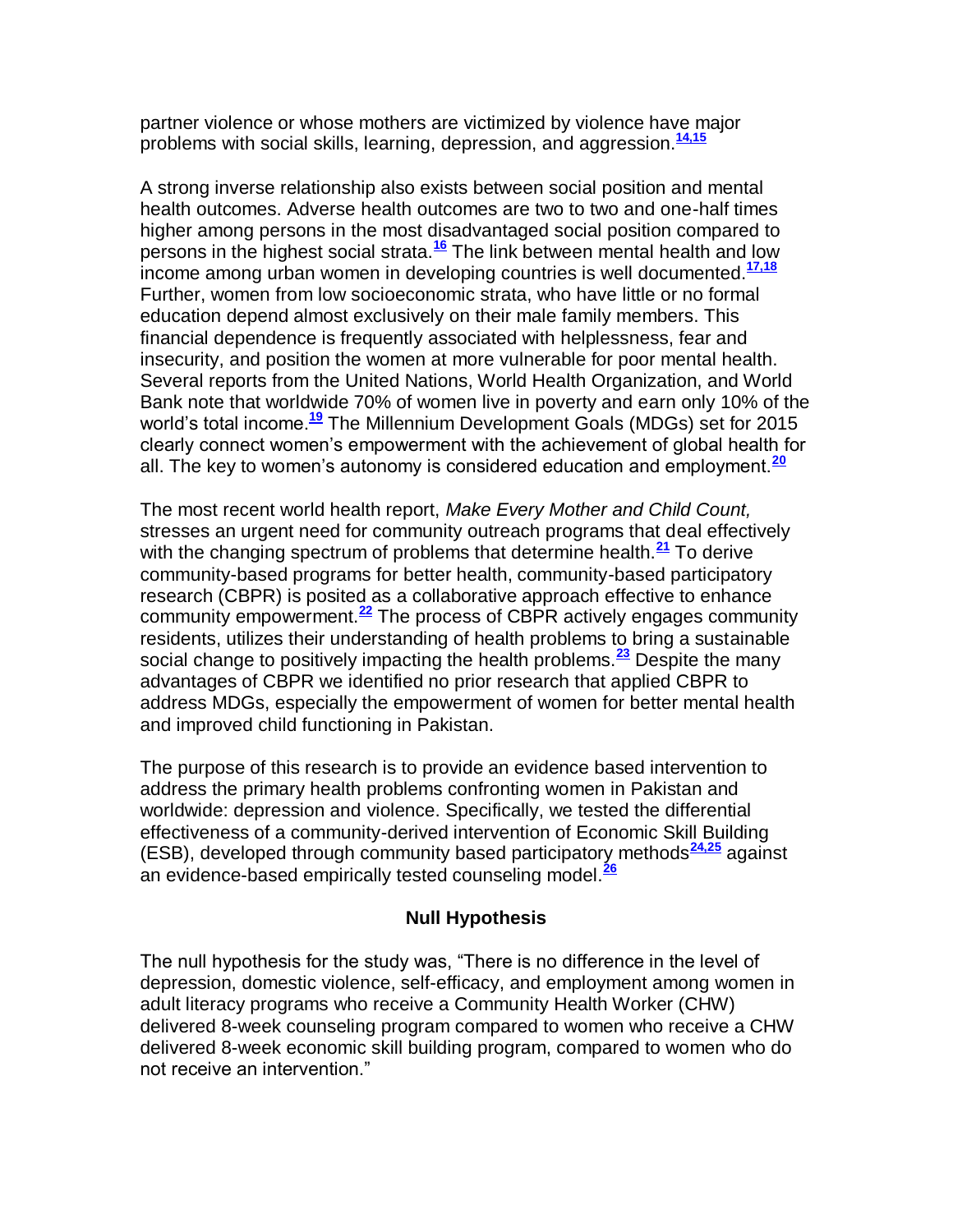#### **Methods**

The study was conducted in an inner-city slum area of Karachi, Pakistan, a sprawling metropolis of 18 million residents located on the Arabian Sea. The community was selected for economic skill-building intervention testing due to the availability of nearby factories and employment opportunities for women following the economic skill-building.

The community was eager to participate in the intervention testing, and three Adult Literacy Centres (ALCs) were established in each of the randomly selected cluster areas. Maintaining the principles of CBPR and community partnerships with shared responsibilities, <sup>[27](http://snrs.org/publications/SOJNR_articles2/n)</sup> the community participated in the decision making process regarding placement of ALCs as well as days and time when the interventions were offered. The participant women were recruited from the three ALCs with one centre devoted to the counseling intervention, one to economic skill-building, and one to the control group.

With a large diverse population, a three-arm randomized controlled trial with cluster randomization sampling was followed, whereby blocks of similar ethnic, language, and cultural affiliated families were randomized to an intervention. The cluster randomized control trial is increasingly acknowledged in the area of public health research.**[28](http://snrs.org/publications/SOJNR_articles2/n)** A large number of studies support the premise that for behavioral interventions, though the outcome will be measured at the individual level, individual randomization may lead to high rates of contamination. However, cluster randomized trials can often prevent contamination between intervention and control groups.**[29-31](http://snrs.org/publications/SOJNR_articles2/n)** Since our study was conducted in a densely populated urban community, randomization at the individual level could result in women randomly assigned to different intervention groups living next door. Therefore, intra-class sampling was followed to maximize homogeneity and decrease the variance in the data. For intra-class sampling, the community was divided into eighteen clusters. Each cluster was defined according to residents with a similar socio-economic status, ethnicity, education, and income level. Three sets of two adjacent similar clusters were randomly assigned to the interventions of economic skill-building, counseling and control group. Each cluster had several hundred adult women. The randomization took place maintaining the community based participatory approach and the internal validity of the research remained strong.

#### *Interventions*

The interventions of economic skill-building and counseling were delivered through the trained community health workers for 8 weeks, one session per week at the adult literacy centres randomly selected for these interventions. The economic skill-building intervention was developed with the help of key informants from the community and a thorough literature review. The economic skill-building intervention included skills for employment attainment and retention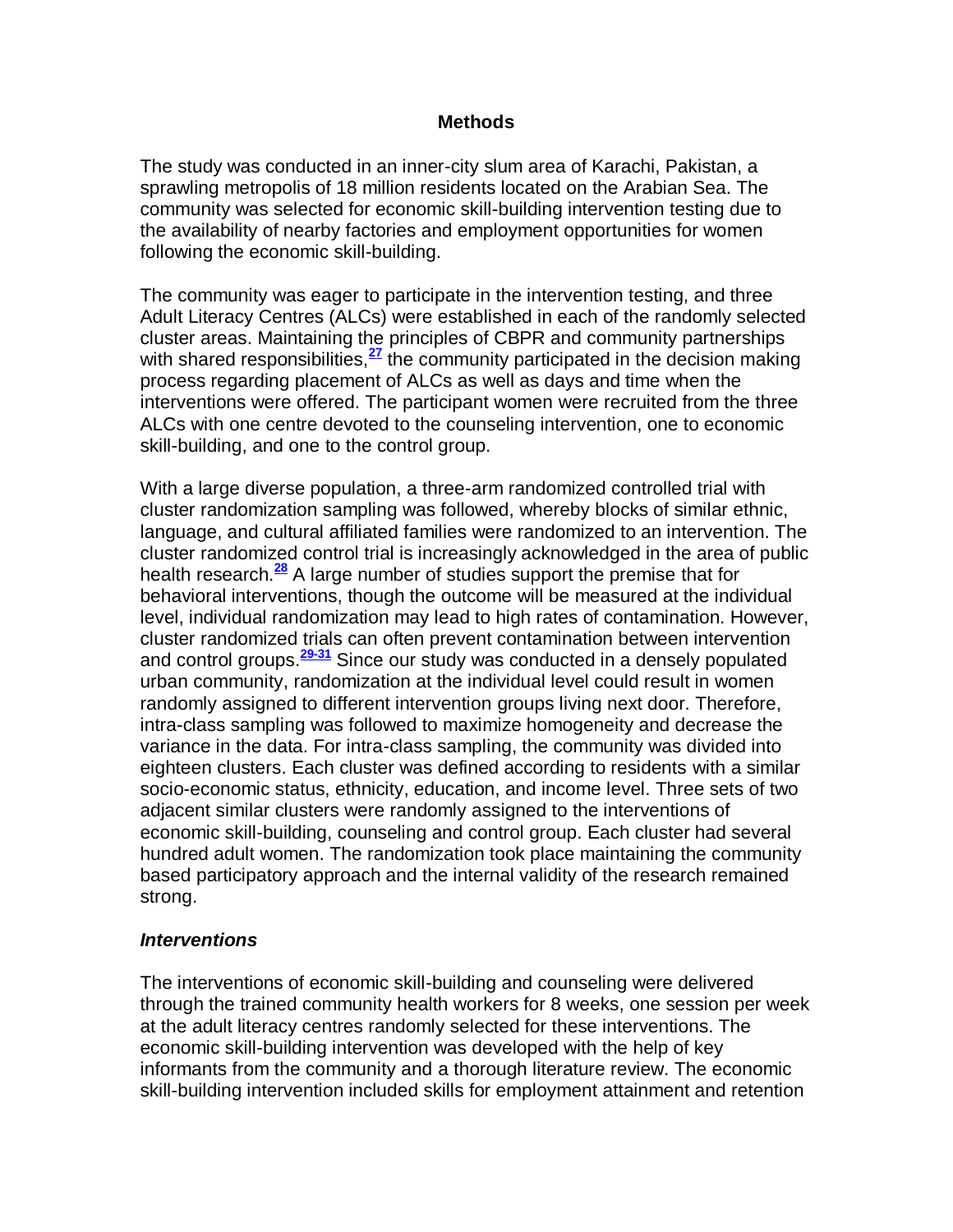such as, effective communication, balancing personal and work life and time management, conflict resolution, dealing with abuse and harassment, enhancing self efficacy, effective parenting, and personal hygiene and grooming.**[25](http://snrs.org/publications/SOJNR_articles2/n)**

Group counseling comprised the second intervention. The empirically tested counseling module was delivered weekly for eight weeks.**[26](http://snrs.org/publications/SOJNR_articles2/n)** The key components of the module included stress and anger management, effective communication, active listening and supportive problem-solving.

For both the interventions, the training of the community health workers was conducted by the research team for a period of twenty one hours which included skill-building on components of the intervention as well as research ethics of privacy and confidentiality. The control group received no intervention.

### *Instruments*

A demographic survey**[32](http://snrs.org/publications/SOJNR_articles2/n)** included the woman's age, educational and employment status, number of household members and monthly income.

Depression was measured with the Beck Depression Inventory, II (BDI-II),**[33](http://snrs.org/publications/SOJNR_articles2/n)** which is a 21 item self-report measure of depressive symptomatology within the last 14 days. Total score can range from 0 to 63; higher scores indicate a greater number of depressive symptoms. When the recommended cut score for depression of 14 is used, a sensitivity of 83 and specificity of 88**[34](http://snrs.org/publications/SOJNR_articles2/n)** results in a U.S. population and an equally high sensitivity and specificity with a non-US population.**[35](http://snrs.org/publications/SOJNR_articles2/n)**

Partner violence was measured with an instrument developed by World Health Organization guidelines and modified based on the Pakistani national gender indicators list for violence again women.**[32](http://snrs.org/publications/SOJNR_articles2/n)** The questionnaire addresses the frequency of verbal, physical, and sexual violence within the last six months. Partner violence is reported as the percentages of positive responses for any type of violence by each group.

Self-efficacy was measured with the General Self-Efficacy Scale (GSE).**[36](http://snrs.org/publications/SOJNR_articles2/n)** This 10-item instrument assesses a general sense of perceived self-efficacy with the aim to predict coping and adaptation after stressful life events. The possible range of scores is 10 to 40. Criterion-related validity is documented in numerous correlation studies and in samples from 23 countries, Cronbach's alphas ranged from .76 to .90, with the majority in the high .80s.**[36](http://snrs.org/publications/SOJNR_articles2/n)**

### *Procedures*

Following Institutional Review Board approval, women in adult literacy programs in each of the randomly chosen clusters were recruited into the study. Following the signing of informed consent, women received 8 weeks of counseling or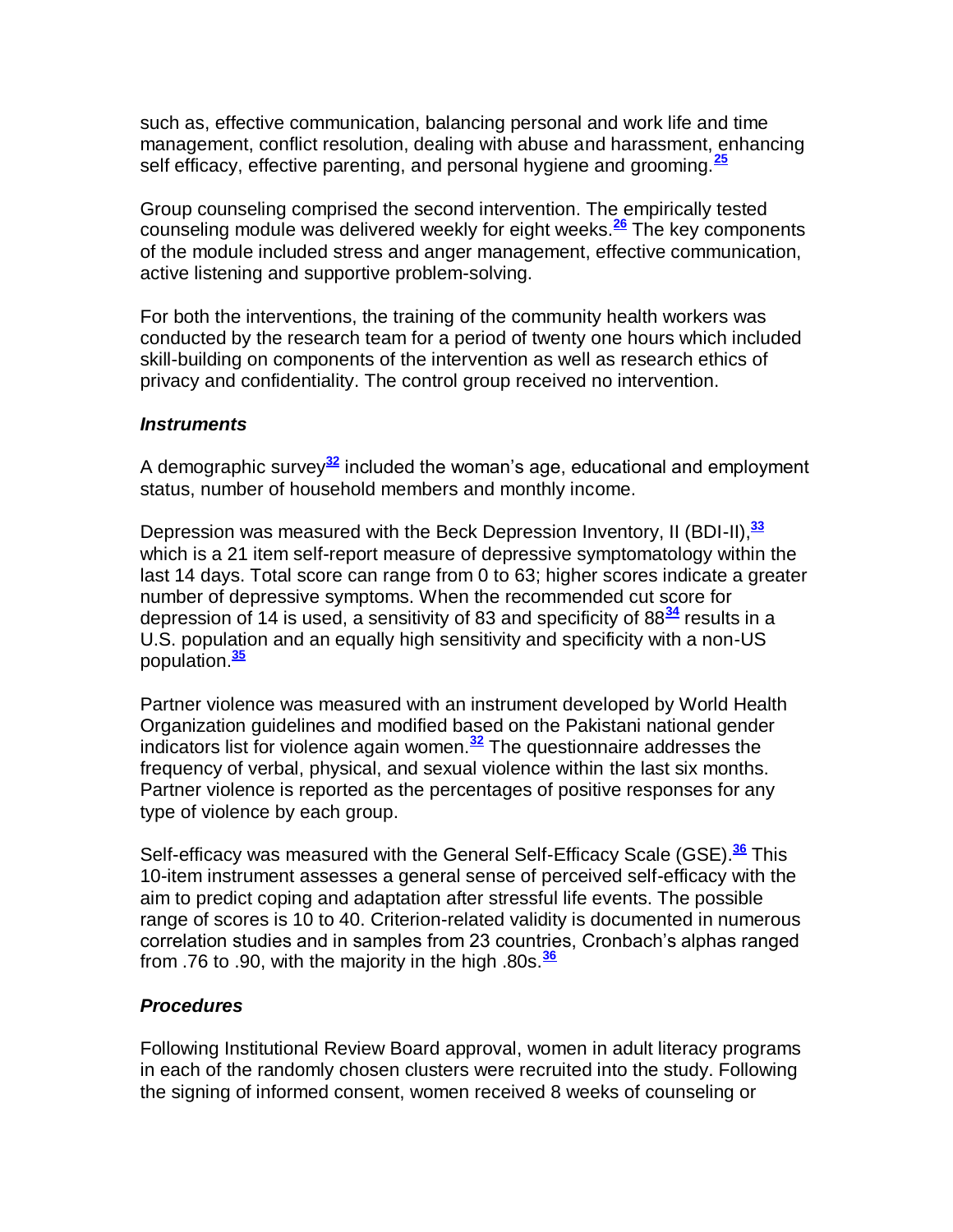economic skill-building. Women received the outcome instruments two weeks following the final intervention class. Analysis consisted of one-way Analysis of variance (ANOVA) to test the differences between means scores on the Beck I and General Self-Efficacy Scale. A chi square tested the difference between the number of women in each group reporting partner violence.

#### **Results**

Twenty four women began and completed the first 8-week intervention sessions and outcome measures, specifically 7 women received counseling, 9 women received economic skill- building, and 8 women were in the control group. No significant differences existed in demographic characteristics between the groups. Most of the women were between 25 and 35 years of age. Most women reported less than 4 years of formal education and most women were not employed. Household size was between 6 and 10 persons for most women and monthly household income averaged \$55.00 dollars US.

Table 1 presents the employment data before and after the interventions and Table 2 presents the depression and self efficacy mean scores and standard deviations by group as well as percentage of women reporting any type of partner violence. Among the first 24 women who completed the intervention, women who received economic skill-building reported lower depression scores and less partner violence, although the differences were not statistically significant. Women in the economic skill-building group reported significantly higher (p<.05) self efficacy and more employment following the intervention as compared to the counseling and the control group women.

### **Conclusion**

This study documents improved self efficacy and employment for women enrolled in economic skill-building compared to general counseling. Though less depression and abuse were recorded among women in economic skill-building compared to counseling, the differences were not statistically significant. Although preliminary results are based on a small sample and presented with caution, findings are encouraging. Women who received economic skill-building reported a 22% gain in employment and significantly higher (p< .05) self-efficacy.

To promote global women's mental health and interrupt violence, culturally sensitive community derived evidence based interventions are required. The community based participatory approach used in this study facilitated the community's involvement in establishing ALCs and developing the intervention of economic skill-building. The methodology of cluster randomization maintained the internal validity of the research by preventing the contamination of interventions among the study groups.

#### *References*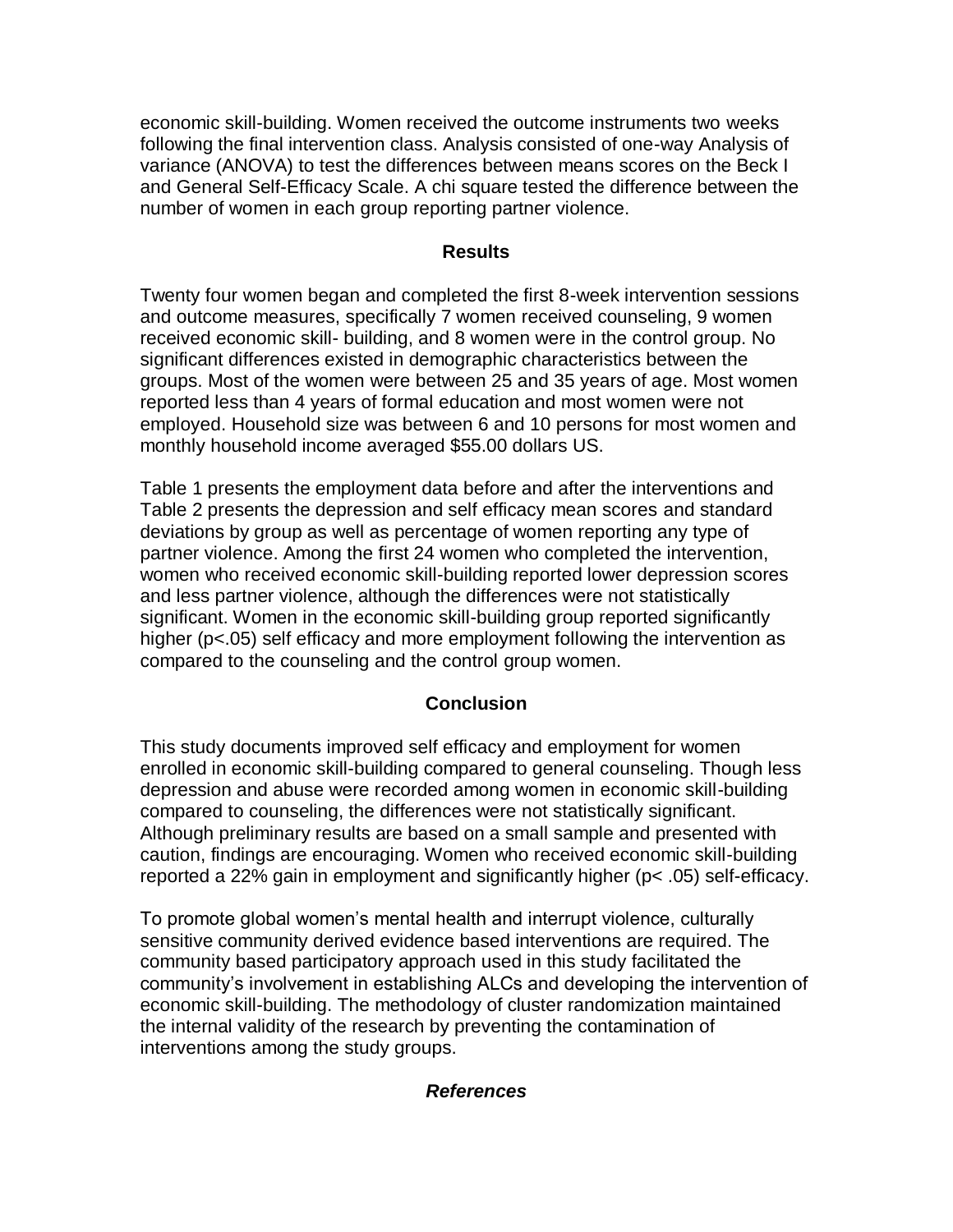- 1. World Health Organization. (2007 a). *Mental health: Strengthening mental health promotion.* Retrieved April 21, 2009, from <http://www.who.int/mediacentre/factsheets/fs220/en/index.html>.
- 2. World Health Report. (2000). *Women's mental health: An evidence based review*. Geneva. Switzerland: World Health Organization.
- 3. World Health Report. (2001). *Mental health: New understanding, new hope*. Retrieved May 20, 2009, from [http://www.who.int/whr/2001/en/whr01\\_en.pdf](http://www.who.int/whr/2001/en/whr01_en.pdf).
- 4. World Health Organization. (2008). *The global burden of diseases.* Retrieved April 14, 2009, from [http://www.searo.who.int/LinkFiles/Reports\\_GBD\\_report\\_2004update\\_full.pdf](http://www.searo.who.int/LinkFiles/Reports_GBD_report_2004update_full.pdf).
- 5. Mumford, D. B., Minhas, F. A., Akhtar, I., Akhter, S., & Mubbashar, M. H. (2000). Stress and psychiatric disorder in urban Rawalpindi. Community survey. *British Journal of Psychiatry, 177*, 557–562.
- 6. Mirza, I., & Jenkins, R. (2004). Risk factors, prevalence, and treatment of anxiety and depressive disorders in Pakistan: Systematic review. *British Medical Journal, 328,* 1-5.
- 7. Hussain, N., Gater, R., Tomenson, B., & Creed, F. (2004). Social factors associated with chronic depression among a population based sample of women in rural Pakistan. *Social Psychiatry Psychiatric Epidemiology, 39,* 618-624.
- 8. Nixon, R. D., Resick, P. A., & Nishith, P. (2004). An exploration of comorbid depression among female victims of intimate partner violence with posttraumatic stress disorder. *Journal of Affective Discord*, *82,*315- 320.
- 9. Stein, M. B., & Kennedy, C. (2001). Major depressive and post-traumatic stress disorder comorbidity in female victims of intimate partner violence. *Journal of Affective Disorder, 66*, 133-138.
- 10.Hegarty, K., Gunn, J., Chondros, P., & Small, R. (2004).Association between depression and abuse by partners of women attending general practice: Descriptive, cross sectional survey. *British Medical Journal, 328,* 621-624.
- 11.McFarlane, J. M., Malecha, A., Watson, K., Gist, J., Batten, E., Hall, I.., & Smith, S. (2005). Intimate partner sexual assault against women: frequency, health consequences, and treatment outcomes. *Obstetrics & Gynecology*, *105*, 99-108.
- 12.Herwig, J. E, Wirtz, M., & Bengel, J. (2004). Depression, partnership, social support, and parenting: interaction of maternal factors with behavioral problems of the child. *Journal of Affective Disorders, 80*, 199- 208.
- 13.Kim-Cohen, J., Mofftt, T. E., Taylor, A., Pawlby, S. J., & Caspi, A. (2005). Maternal depression and children's antisocial behavior: nature and nurture effects. *Archives of General Psychiatry, 62,* 173-81.
- 14.Hurt, H., Malmund, E., Brodsky, N. L., & Giannetta, J. (2001). Exposure to violence: psychological and academic correlates in child witnesses. *Archives of Pediatric & Adolescent Medicine*, *155*, 1351-56.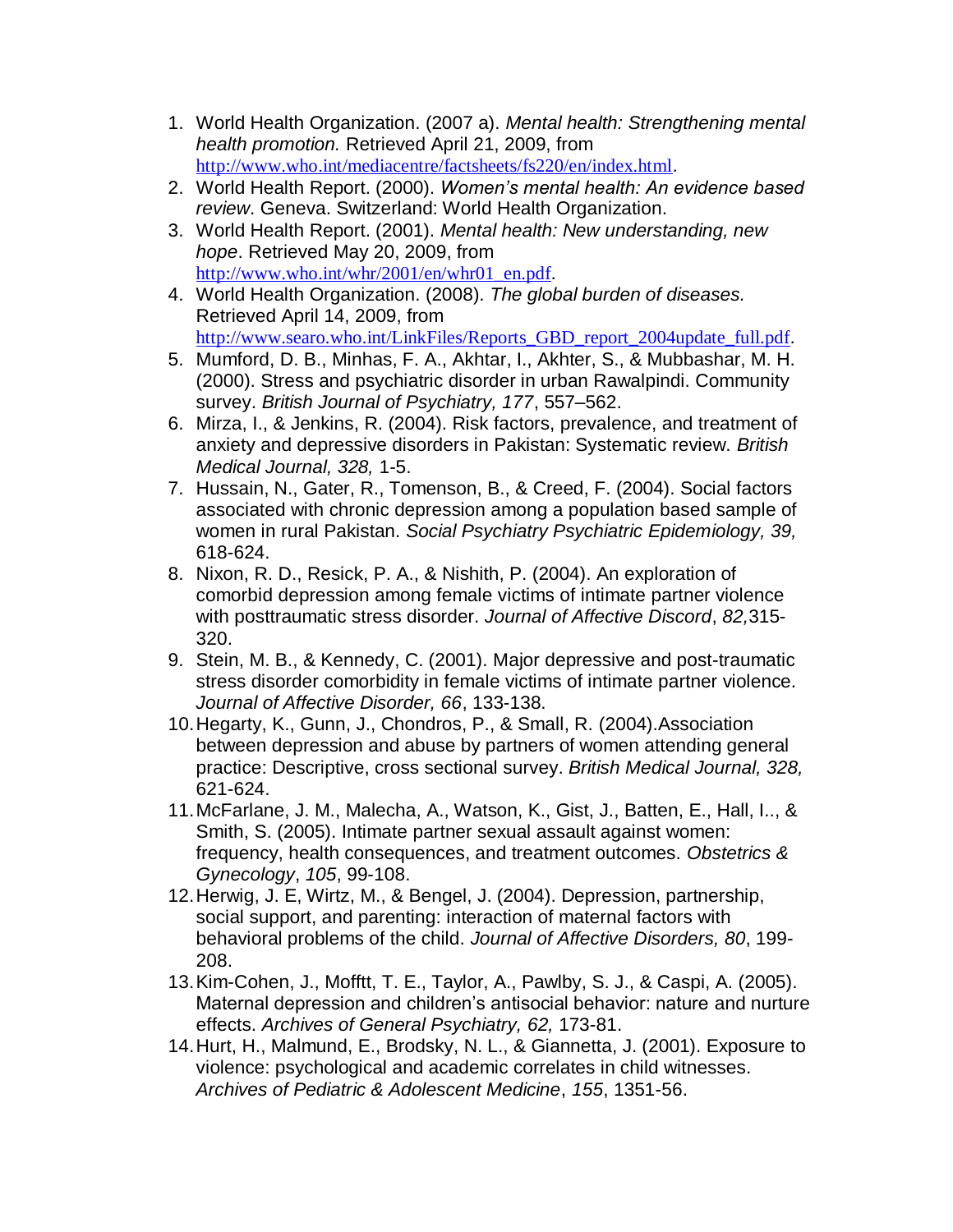- 15.McFarlane, J. M, Groff, J. Y., O'Brien, J. A, & Watson, K. (2003). Behaviors of children who are exposed and not exposed to intimate partner violence: an analysis of 330 black, white, and Hispanic children. *Pediatrics*, *112*(3), 202-7.
- 16.Bartley, M., & Owen, C. (1996). Relation between socioeconomic status, employment and health during economic change. *British Medical Journal, 313*, 445-449.
- 17.Thara, R., & Patel, V. (2006). Women's mental health: a public health concern. *Regional Health Forum WHO South-East Asia Region, 5*(1). Retrieved April 15, 2009, from http://www.searo.who.int/LinkFiles/Regional Health Forum Volume 5 No.-[1.pdf](http://www.searo.who.int/LinkFiles/Regional_Health%20_Forum_Volume_5_No.-1.pdf).
- 18.Patel, V., & Kleinman, A. (2003). Poverty and common mental disorders in developing countries. *Bulletin of the World Health Organization, 81,* 609- 615.
- 19.Care, D. M. (2005). *Women empowerment.* Retrieved January, 2009, from [http://www.care.org/newsroom/publications/whitepapers/woman\\_and\\_empowerm](http://www.care.org/newsroom/publications/whitepapers/woman_and_empowerment.pdf) [ent.pdf](http://www.care.org/newsroom/publications/whitepapers/woman_and_empowerment.pdf).
- 20.World Health Organization. (2005 a). *Addressing violence against women and achieving the Millennium Development Goals.* Retrieved May 19, 2008 from [http://whqlibdoc.who.int/hq/2005/WHO\\_FCH\\_GWH\\_05.1.pdf](http://whqlibdoc.who.int/hq/2005/WHO_FCH_GWH_05.1.pdf).
- 21.World Health Report. (2006). *Make every child and mother count*. Retrieved May 12, 2009, from [http://www.who.int/whr/2005/whr2005\\_en.pdf](http://www.who.int/whr/2005/whr2005_en.pdf).
- 22.Downey, L. H., Castellanos, D. C., Yadrick, K., Avis- Williams, A., Graham-Kresge, S., & Bogle, M. (2010). Perceptions of community based participatory research in the delta nutrition intervention research initiative: an academic perspective. *Health Promotion Practice.* Retrieved June 15, 2010, from <http://hpp.sagepub.com/cgi/rapidpdf/1524839909353743v1.pdf>.
- 23.Faridi, Z., Grunaum, J.A., Gray, S., Franks, A., & Simoes, E. (2007). Community based participatory research: Necessary next steps. *Preventing Chronic Disease Public Health Research, Practice & Policy, 4*, A70.
- 24.Karmaliani, R., McFarlane, J., Asad, N., Madhani, F., Hirani, S., Shehzad, S., & Ali, N. A. (2009). Applying community based participatory research methods to improve maternal and child health in Karachi, Pakistan. *Nursing Outlook, 57,* 204-209.
- 25.Hirani, S. S., Karmaliani, R., McFarlane, J., Asad, N., Madhani, F., Shehzad, S., et al. (2010). Development of an economic skill building intervention to promote women's safety and child development in Karachi, Pakistan. *Issues in Mental Health Nursing, 31,* 82-88.
- 26.Ali, S. B., Rahbar, M. H., Naeem, S., Gul, A., Mubeen, S., & Iqbal, A. (2003). The effectiveness of counseling on anxiety and depression by minimally trained counselors: A randomized control trial. *American Journal of Psychotherapy, 57*(3), 324-336.
- 27.Macaulay, A. C., Commanda, L.E., Freeman, W. L., Gison, N., McCae, M. L., Robbins, C. M., & Twolhig, P. L. (1999). Participatory research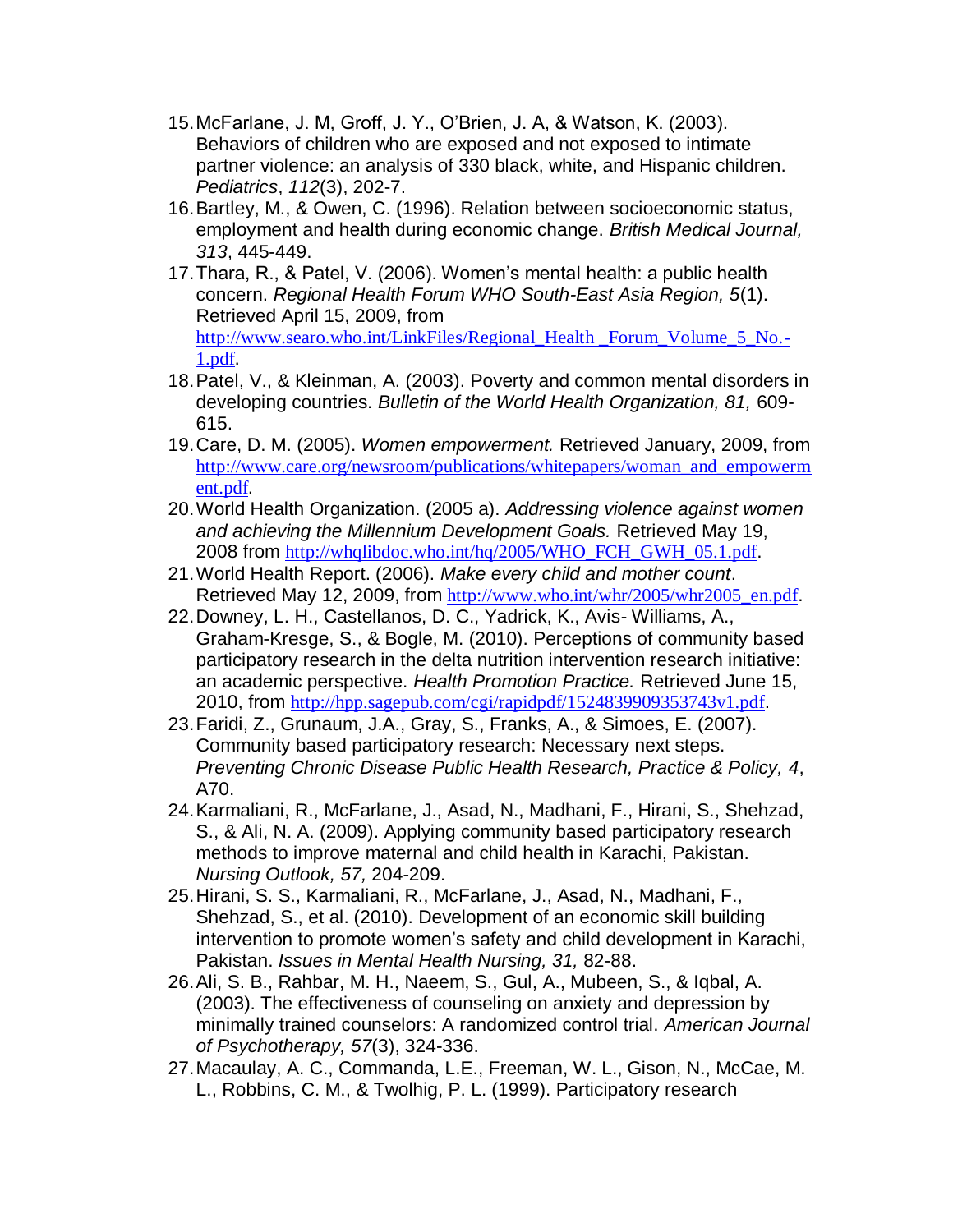maximizes community and lay involvement. *British Medical Journal, 319*, 774-778.

- 28.Donner, A., & Klar, N. (2004). Pitfalls of and controversies in cluster randomization trials. *American Journal of Public Health, 94,* 416-422.
- 29.Campbell, M. K., Mollison, J., Steen, N., Grimshaw, J. M., & Eccles, M. (2000). Analysis of cluster randomized trials in primary care: a practical approach. *Family Practice, 17*(2), 192-196.
- 30.Torgerson, D., J. (2001). Contamination in trials: is cluster randomisation the answer? *British Medical Journal, 322*, 355-357.
- 31.Elley, C. R., Chondros, P.,& Kerse, N. M. (2004). Randomised trialscluster versus individual randomisation. *Australian Family Physician, 33*(9), 759-763.
- 32.Karmaliani, R., Irfan, F., Bann, C. M., Mcclure, E. M., Moss, N., Pasha, O., & Goldenbert, R. L. (2008). Domestic violence prior to and during pregnancy among Pakistani women. *Acta Obstetricia et Gynecologica Scandinavica, 87*(11), 1194-1201.
- 33.Beck, A. T., Steer, R. A., & Brown, G. K. (1996). *Beck depression inventory.* Retrieved March 4, 2009, from <http://www.cps.nova.edu/~cpphelp/BDI2.html>.
- 34.Low, G.D., & Hubley, A.M. (2006). Screening for depression after cardiac events using the Beck depression inventory-II and the geriatric depression scale. *Social Indicators Research, 82:*527-543.
- 35.Kapci, E. G., Uslu, R., Turkcapar, M. D., & Karaoglan, A. (2007). Beck Depression Inventory II: Evaluation of the psychometric properties and cut off points in a Turkish adult population. *Depression and Anxiety, 25(10),*  E104-110.
- 36.Schwarzer, R., & Jerusalem, M. (1995). Generalized self-efficacy scale. In J. Weinman, S. Wright, M. Johnston. (Eds.). *Measures in health psychology: A user's portfolio. Causal and control beliefs* (pp. 35-37). Windsor, UK: NFER-NELSON.

# **Table 1. Employment Before and After an 8-Week Intervention**

| Employment Status Economic Counseling Control |                    |         |         |
|-----------------------------------------------|--------------------|---------|---------|
|                                               | Skills-            | $(n=7)$ | $(n=8)$ |
|                                               | <b>Building</b>    |         |         |
|                                               | $n$ (%)<br>$(n=9)$ |         | n (%)   |
|                                               |                    |         |         |
|                                               | $n$ (%)            |         |         |
|                                               |                    |         |         |
| <b>Before Intervention</b>                    | $1(11\%)$          | 3(33%)  | 1       |
| After Intervention                            | 3(33%)             | 2(22%)  | (12%)   |